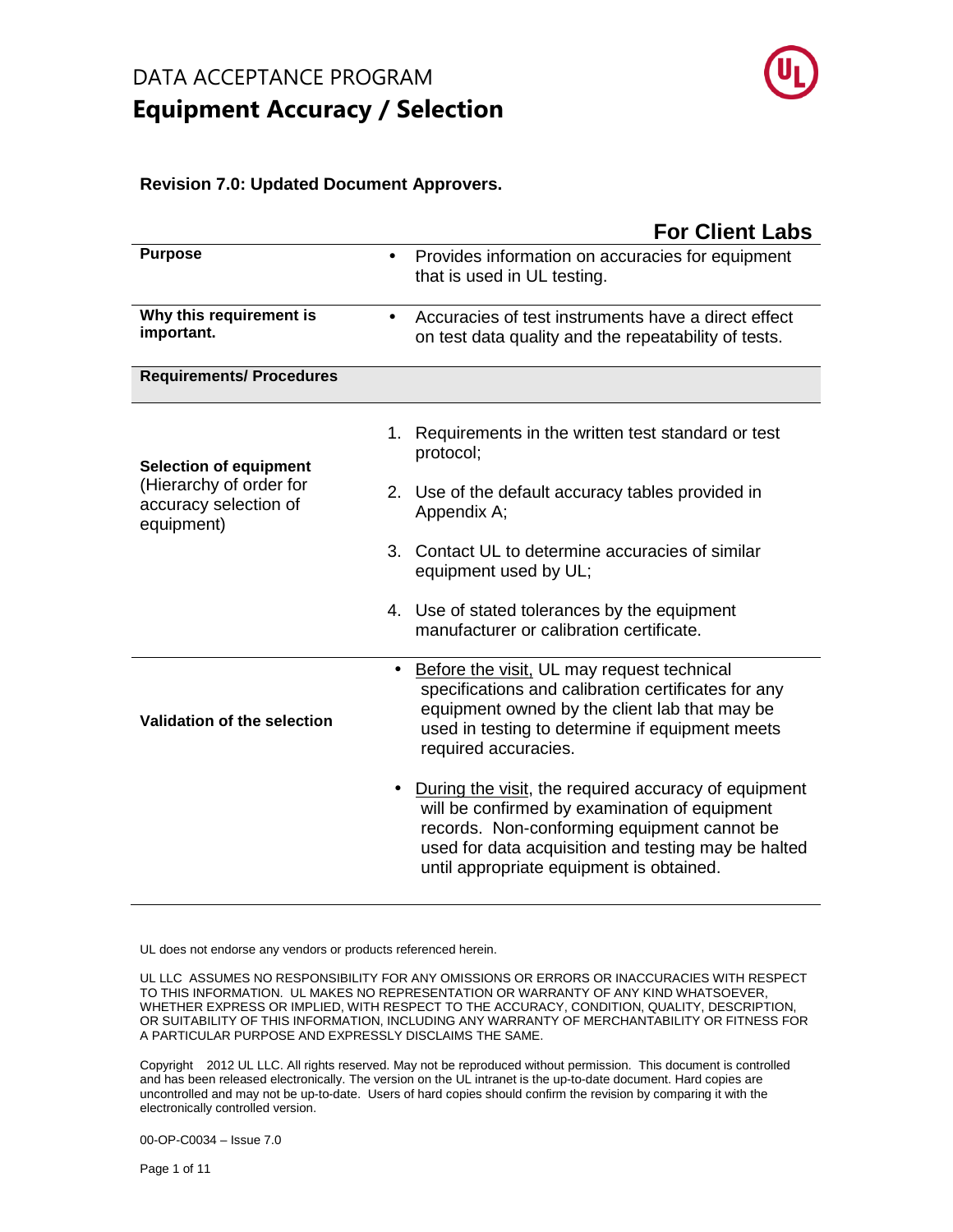

#### **Records**

| <b>Certificates, Approval</b><br>Forms, and Other | testing.              | Calibration certificates and other related records<br>documentation associated with each instrument<br>used in testing are to be available for review prior |
|---------------------------------------------------|-----------------------|-------------------------------------------------------------------------------------------------------------------------------------------------------------|
| <b>Documentation</b>                              | For WTDP -<br>$\circ$ | UL staff may perform a review of records<br>prior to the performance of tests.                                                                              |
|                                                   | PPP)                  | For other DAP programs (CTDP, TCP, TPTDP, and,                                                                                                              |
|                                                   | $\circ$               | Clients are to index and retain equipment<br>documentation for equipment used in testing<br>(for audit confirmation).                                       |
|                                                   | $\circ$               | In lieu of storage of paper copies of the<br>documentation, these may be stored<br>electronically.                                                          |
|                                                   | $\Omega$              | Retention time for the records is to be.<br>retained for 5 years from the date of the<br>signature of the authorized signatory on the<br>data package.      |

UL does not endorse any vendors or products referenced herein.

UL LLC ASSUMES NO RESPONSIBILITY FOR ANY OMISSIONS OR ERRORS OR INACCURACIES WITH RESPECT TO THIS INFORMATION. UL MAKES NO REPRESENTATION OR WARRANTY OF ANY KIND WHATSOEVER, WHETHER EXPRESS OR IMPLIED, WITH RESPECT TO THE ACCURACY, CONDITION, QUALITY, DESCRIPTION, OR SUITABILITY OF THIS INFORMATION, INCLUDING ANY WARRANTY OF MERCHANTABILITY OR FITNESS FOR A PARTICULAR PURPOSE AND EXPRESSLY DISCLAIMS THE SAME.

Copyright 2012 UL LLC. All rights reserved. May not be reproduced without permission. This document is controlled and has been released electronically. The version on the UL intranet is the up-to-date document. Hard copies are uncontrolled and may not be up-to-date. Users of hard copies should confirm the revision by comparing it with the electronically controlled version.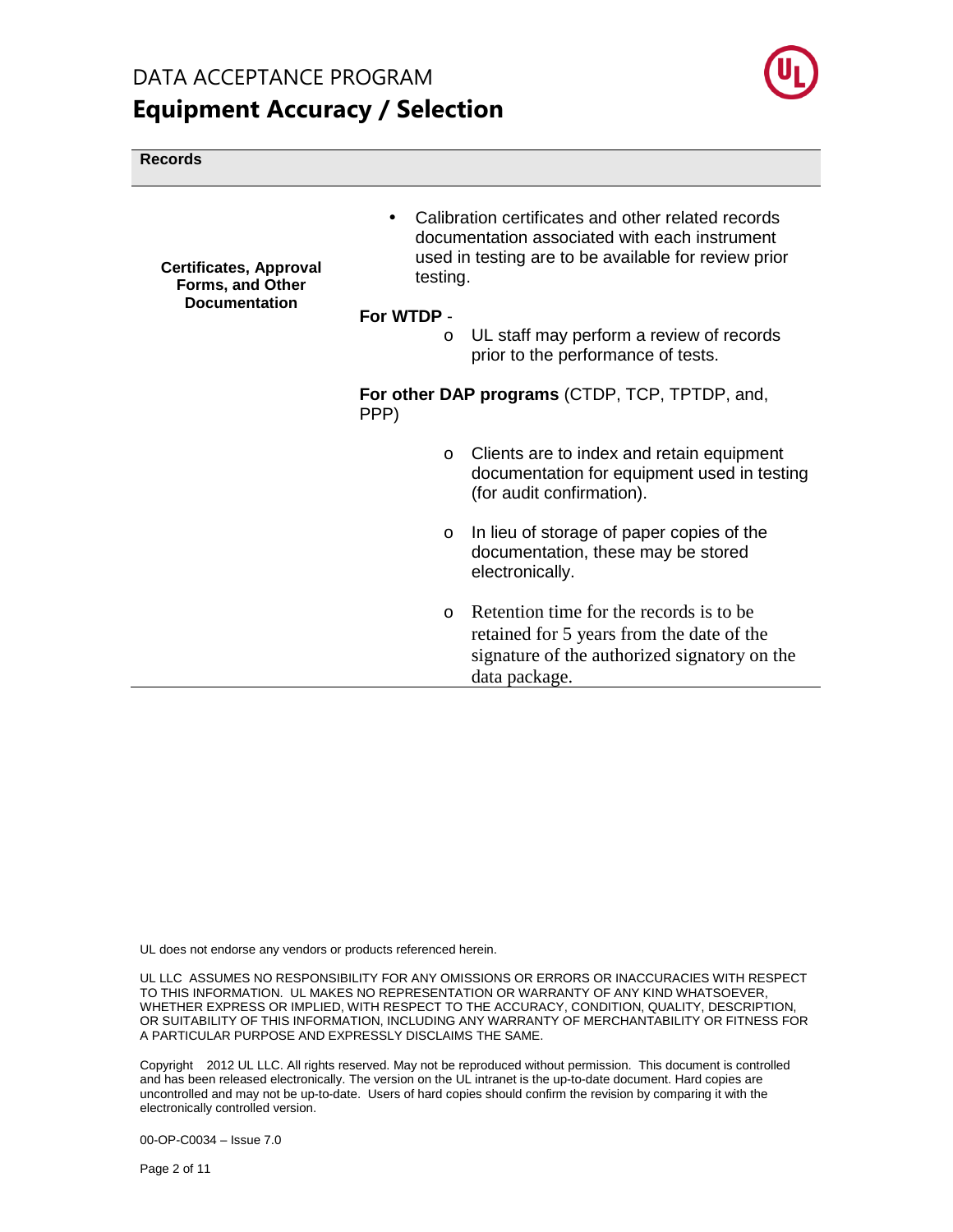

### **APPENDIX A**

#### **M& T E Default Tolerances**

The following accuracy requirements are to be used to insure the quality of data acquired during tests and insure the repeatability of test results. These shall be used when M  $&$  T E specifications are not specifically detailed by the published standard or document in use.

Required accuracy does not necessarily need to be as precise as what might be given in the M & T E manufacturer's specifications.

Normally the required accuracy will be represented by one of the following:

- Maximum tolerances as specified in the Instrument Tolerances tables, taken from CTL provisional decision sheet **CTL DSH 251E** where indicated;
- Default value of  $+$  or  $-$  0.1 percent of full scale for equipment not covered by the tables or;
- The manufacturer's specification for equipment not covered by the tables.

UL does not endorse any vendors or products referenced herein.

UL LLC ASSUMES NO RESPONSIBILITY FOR ANY OMISSIONS OR ERRORS OR INACCURACIES WITH RESPECT TO THIS INFORMATION. UL MAKES NO REPRESENTATION OR WARRANTY OF ANY KIND WHATSOEVER, WHETHER EXPRESS OR IMPLIED, WITH RESPECT TO THE ACCURACY, CONDITION, QUALITY, DESCRIPTION, OR SUITABILITY OF THIS INFORMATION, INCLUDING ANY WARRANTY OF MERCHANTABILITY OR FITNESS FOR A PARTICULAR PURPOSE AND EXPRESSLY DISCLAIMS THE SAME.

Copyright© 2012 UL LLC. All rights reserved. May not be reproduced without permission. This document is controlled and has been released electronically. The version on the UL intranet is the up-to-date document. Hard copies are uncontrolled and may not be up-to-date. Users of hard copies should confirm the revision by comparing it with the electronically controlled version.

00-OP-C0034 – Issue 7.0

Page 3 of 11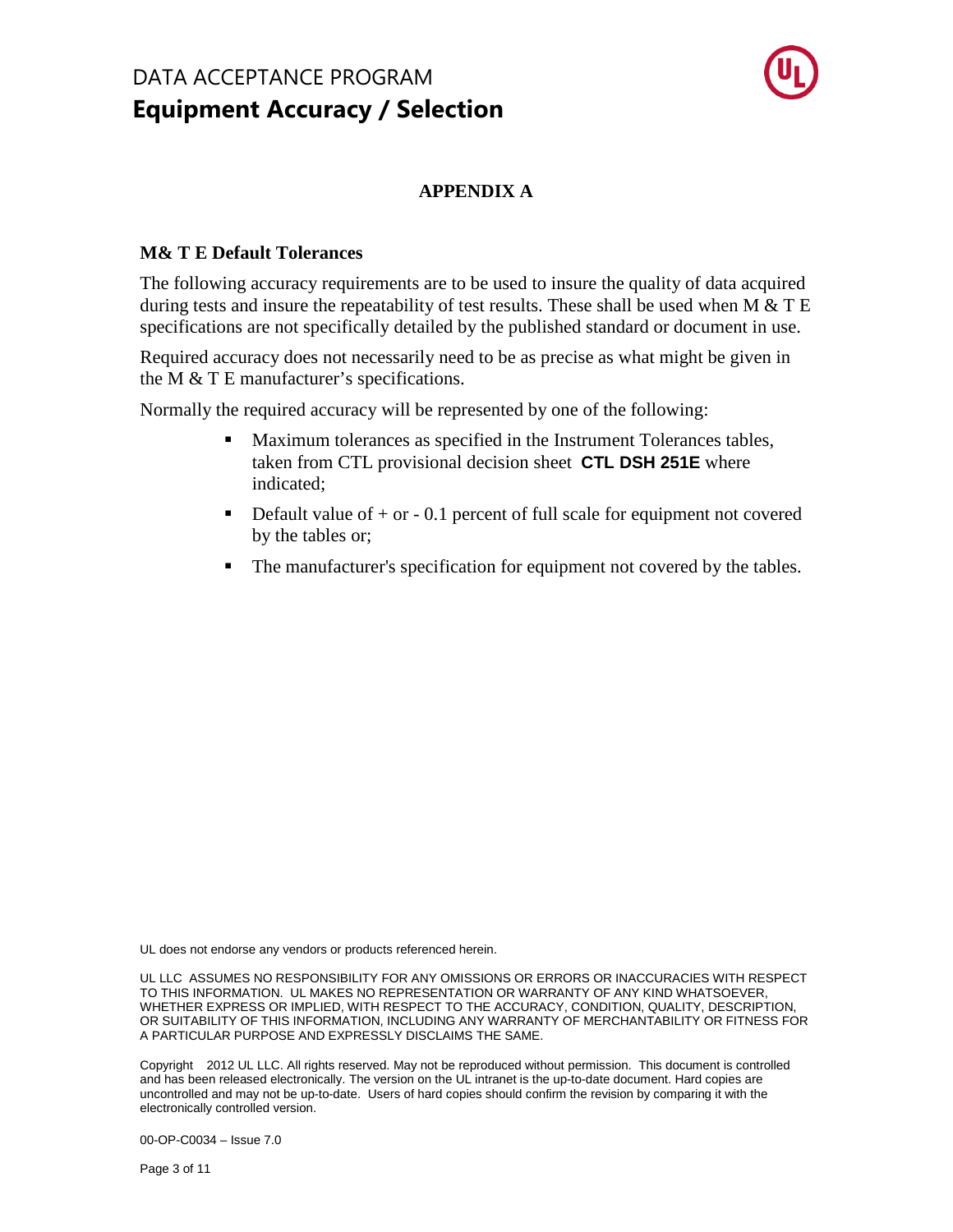

#### **Voltage** (From **CTL DSH 251E**)

| Range         | <b>Frequency</b>    | Full scale tolerance |
|---------------|---------------------|----------------------|
| Up to $1KV$   | DC to 1KHz          | ± 1.5%               |
|               | $>1$ KHz to 5KHz    | $\pm 2\%$            |
|               | $>5KHz$ to 20KHz    | $± 3\%$              |
|               | $>20$ KHz and above | $± 5\%$              |
| 1KV and above | DC to 20KHz         | $± 3\%$              |
|               | $>20$ KHz and above | $± 5\%$              |

#### **Current** (From **CTL DSH 251E**)

| Range           | <b>Frequency</b>    | Full scale tolerance |
|-----------------|---------------------|----------------------|
| Up to $5A$      | DC to 60Hz          | ± 1.5%               |
|                 | $>60$ Hz to 5KHz    | ± 2.5%               |
|                 | $>5KHz$ to 20KHz    | ± 3.5%               |
|                 | $>20$ KHz and above | $± 5\%$              |
| $>5A$ and above | DC to 5KHz          | ± 2.5%               |
|                 | 5KHz to 20KHz       | ± 3.5%               |
|                 | 20KHz and above     | $± 5\%$              |

UL does not endorse any vendors or products referenced herein.

UL LLC ASSUMES NO RESPONSIBILITY FOR ANY OMISSIONS OR ERRORS OR INACCURACIES WITH RESPECT TO THIS INFORMATION. UL MAKES NO REPRESENTATION OR WARRANTY OF ANY KIND WHATSOEVER, WHETHER EXPRESS OR IMPLIED, WITH RESPECT TO THE ACCURACY, CONDITION, QUALITY, DESCRIPTION, OR SUITABILITY OF THIS INFORMATION, INCLUDING ANY WARRANTY OF MERCHANTABILITY OR FITNESS FOR A PARTICULAR PURPOSE AND EXPRESSLY DISCLAIMS THE SAME.

Copyright 2012 UL LLC. All rights reserved. May not be reproduced without permission. This document is controlled and has been released electronically. The version on the UL intranet is the up-to-date document. Hard copies are uncontrolled and may not be up-to-date. Users of hard copies should confirm the revision by comparing it with the electronically controlled version.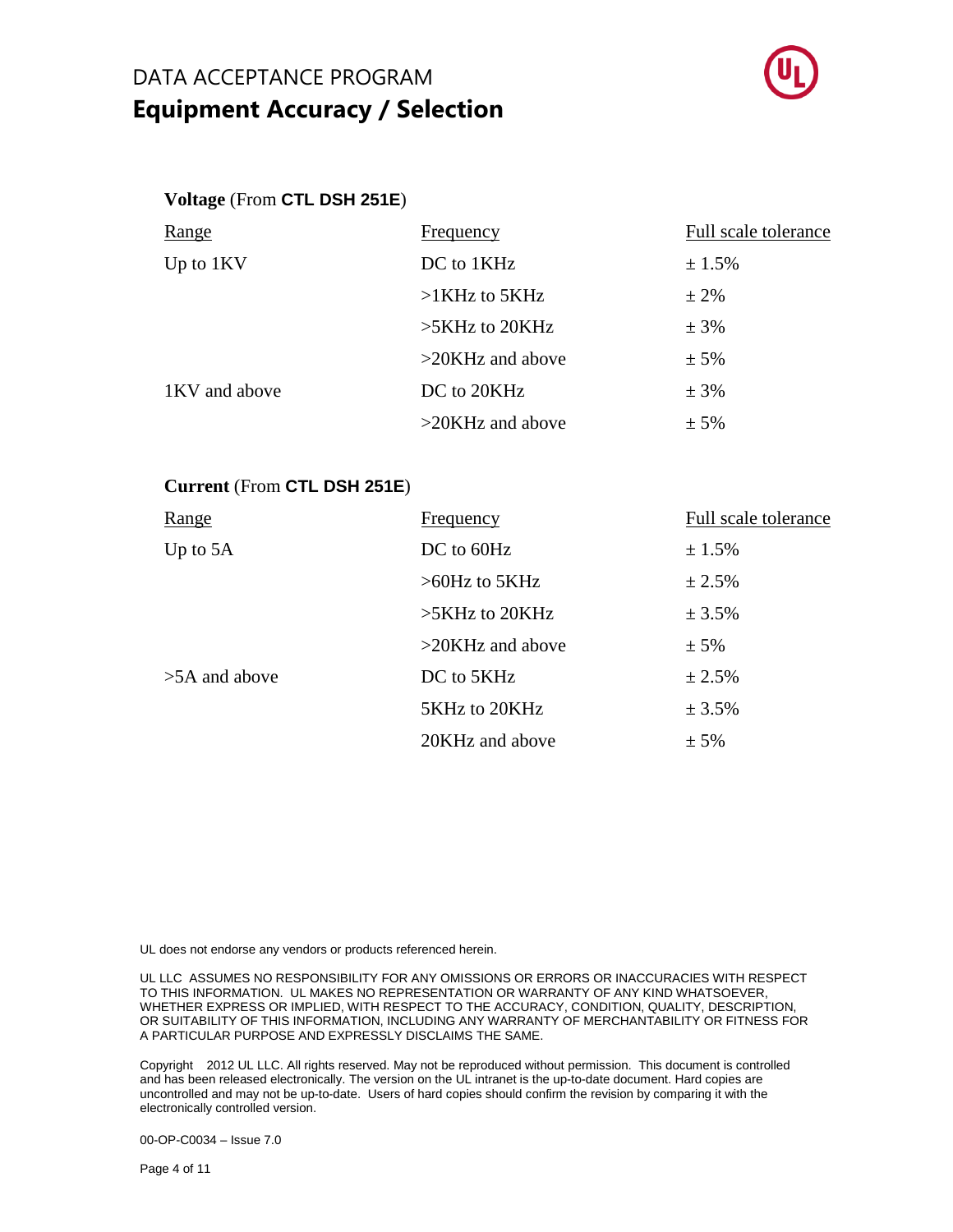

### **Leakage Current** (From **CTL DSH 251E**)

| <u>Range</u> | <b>Frequency</b>  | Full scale tolerance |
|--------------|-------------------|----------------------|
|              | $50/60$ Hz        | ± 3.5%               |
|              | $>60$ Hz to 5KHz  | $\pm$ 5%             |
|              | $>5KHz$ to 100KHz | $\pm 10\%$           |

#### **Power** (From **CTL DSH 251E**)

| Range             | <b>Frequency</b> | Full scale tolerance |
|-------------------|------------------|----------------------|
| Up to $1W$        | $50/60$ Hz       | $\pm$ 3%             |
| 1W to 3KW         | $50/60$ Hz       | $\pm$ 3%             |
| $>3$ KW and above | $50/60$ Hz       | $± 5\%$              |

| <b>Power Factor (From CTL DSH)</b><br>251E) |                  |                      |
|---------------------------------------------|------------------|----------------------|
| Range                                       | <b>Frequency</b> | Full scale tolerance |
| All                                         | $50/60$ Hz       | $\pm 0.05$           |

#### **Frequency** (From **CTL DSH 251E**)

| Range       | Full scale tolerance |  |
|-------------|----------------------|--|
| Up to 10KHz | $\pm 0.2\%$          |  |

UL does not endorse any vendors or products referenced herein.

UL LLC ASSUMES NO RESPONSIBILITY FOR ANY OMISSIONS OR ERRORS OR INACCURACIES WITH RESPECT TO THIS INFORMATION. UL MAKES NO REPRESENTATION OR WARRANTY OF ANY KIND WHATSOEVER, WHETHER EXPRESS OR IMPLIED, WITH RESPECT TO THE ACCURACY, CONDITION, QUALITY, DESCRIPTION, OR SUITABILITY OF THIS INFORMATION, INCLUDING ANY WARRANTY OF MERCHANTABILITY OR FITNESS FOR A PARTICULAR PURPOSE AND EXPRESSLY DISCLAIMS THE SAME.

Copyright 2012 UL LLC. All rights reserved. May not be reproduced without permission. This document is controlled and has been released electronically. The version on the UL intranet is the up-to-date document. Hard copies are uncontrolled and may not be up-to-date. Users of hard copies should confirm the revision by comparing it with the electronically controlled version.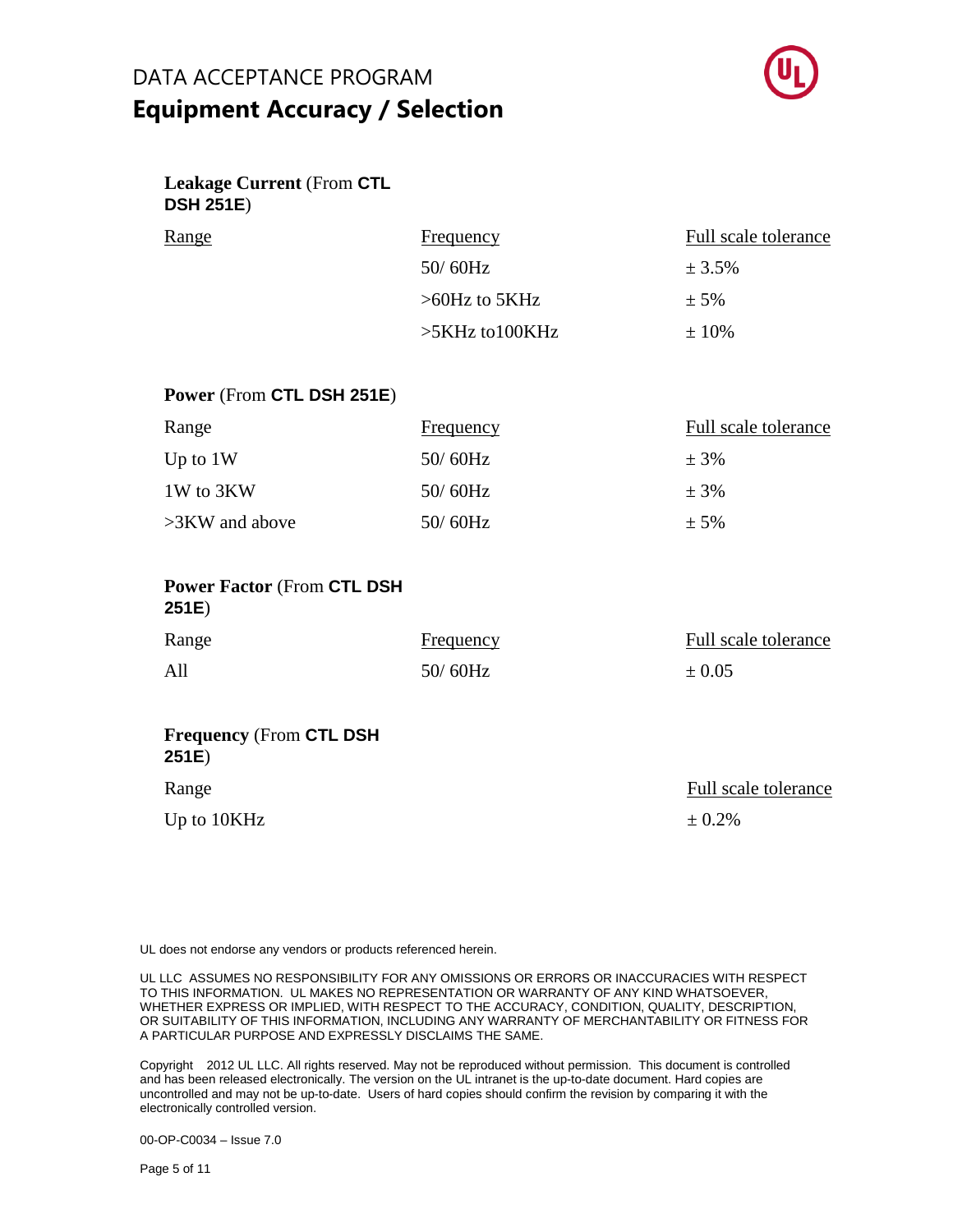

#### **Resistance** (From **CTL DSH 251E**)

| Range                                      | Full scale tolerance |
|--------------------------------------------|----------------------|
| Below $1m\Omega$                           | $± 3\%$              |
| $1 \text{m}\Omega$ to $100 \text{m}\Omega$ | $± 5\%$              |
| $100$ mΩ to $1$ MΩ                         | $± 3\%$              |
| $1MΩ$ to $1TΩ$                             | $± 5\%$              |
| Above $1T\Omega$                           | $±10\%$              |

#### **Temperature Measurement** (From **CTL DSH 251E**) See Notes below table

| <b>Equipment Type</b> | Max Temperature Range                                    | Tolerance |
|-----------------------|----------------------------------------------------------|-----------|
| All                   | Less than $100^{\circ}$ C                                | $+2$ °C   |
|                       | $100^{\circ}$ C to $500^{\circ}$ C                       | $+3%$     |
|                       | -35 $\mathrm{^{\circ}C}$ down to $-50\mathrm{^{\circ}C}$ | $+3$ °C   |

#### **Flame Temperature Measurement** (UL specifications)

| <b>Equipment Type</b>          | <b>Max Temperature Range</b>     | Tolerance                |
|--------------------------------|----------------------------------|--------------------------|
| Digital Indicators             | 1093C (2000F)                    | $\pm$ 3°C+/- 2.6C (4.7F) |
| Hand-held, bench top units     | 1315C (2400F)                    | $+/- 1.0C(1.8F)$         |
| <b>Chart Recorders/Loggers</b> | -73.3C to 0C $(-100F$ to $+32F)$ | $+/- 0.75C(1.35F)$       |
|                                | 300C (572F)                      | $+/- 2.0C(3.6F)$         |
|                                | 1204C (2200F)                    | $+/- 4.9C (8.8F)$        |
|                                | 1316C (2400F)                    | $+/- 6.0C(10.8F)$        |
| Data loggers                   | As specified by Mfg              | $+/- 1.5C (2.7F)$        |

UL does not endorse any vendors or products referenced herein.

UL LLC ASSUMES NO RESPONSIBILITY FOR ANY OMISSIONS OR ERRORS OR INACCURACIES WITH RESPECT TO THIS INFORMATION. UL MAKES NO REPRESENTATION OR WARRANTY OF ANY KIND WHATSOEVER, WHETHER EXPRESS OR IMPLIED, WITH RESPECT TO THE ACCURACY, CONDITION, QUALITY, DESCRIPTION, OR SUITABILITY OF THIS INFORMATION, INCLUDING ANY WARRANTY OF MERCHANTABILITY OR FITNESS FOR A PARTICULAR PURPOSE AND EXPRESSLY DISCLAIMS THE SAME.

Copyright 2012 UL LLC. All rights reserved. May not be reproduced without permission. This document is controlled and has been released electronically. The version on the UL intranet is the up-to-date document. Hard copies are uncontrolled and may not be up-to-date. Users of hard copies should confirm the revision by comparing it with the electronically controlled version.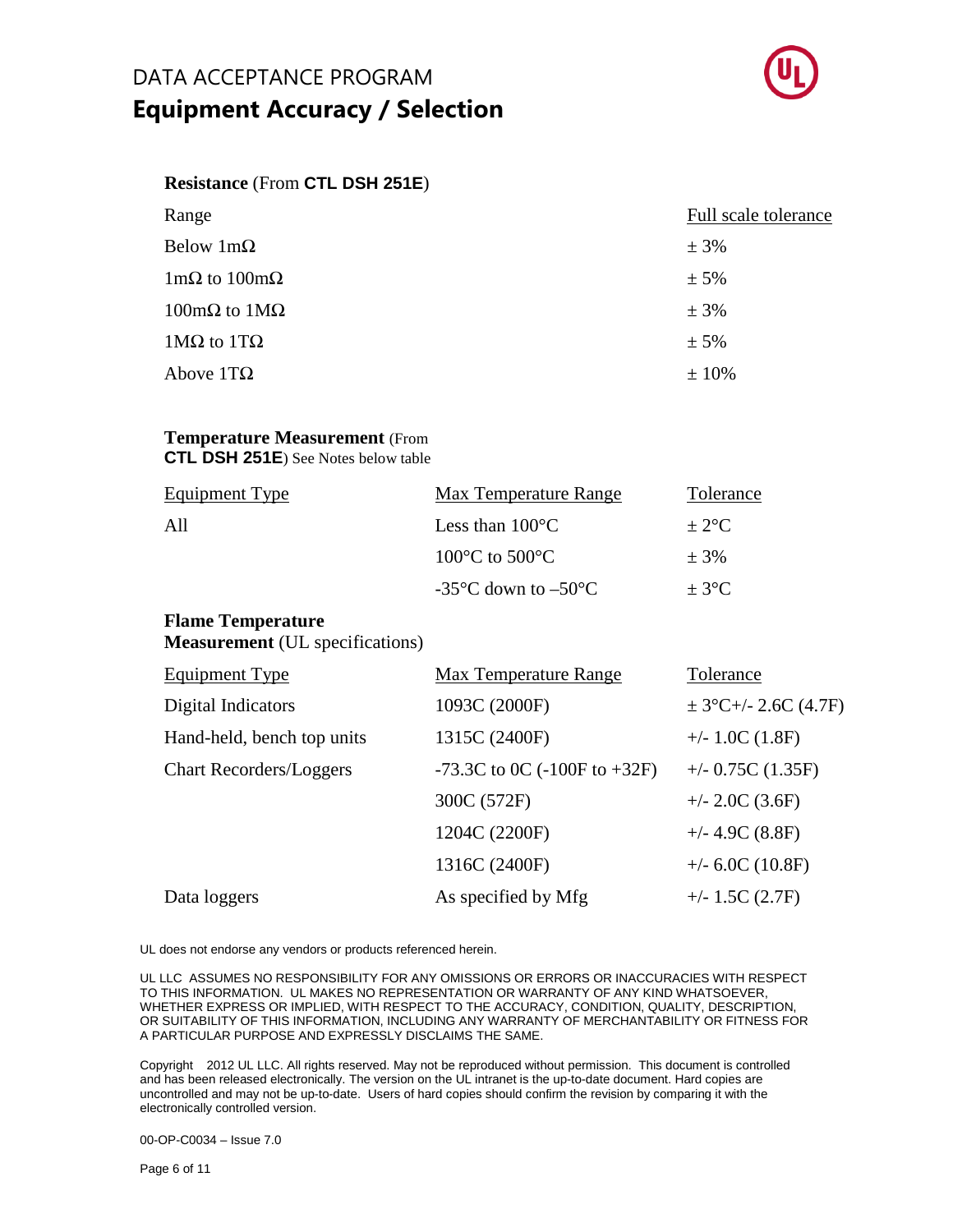

#### **Notes on Temperature measuring equipment:**

Temperature measuring equipment (digital and analog) using the thermocouple method shall indicate temperatures in accordance with the appropriate thermoelectric voltage table specified by NIST accepted International Temperature Scales.

Resistance Temperature Detectors (RTD's) used in temperature measurement shall conform to resistance versus temperature tables specified in DIN43760, IEC751 or BS 1904.

Practices outlined in DIN43760, IEC 751 or BS 1904 concerning the application of RTD's shall be followed to ensure the quality of test data.

Practices outlined in CTL OP 0108 or equivalent, concerning the application of thermocouples shall be followed to ensure the quality of test data. http://www.iecee.org/ctl/operational/ctl-op-108-ed1.pdf

Thermocouple wire used in the assembly of thermocouples shall conform to special tolerance limits. Validation of the thermocouple wire is to be made in accordance with CTL OP –0109 or equivalent http://www.iecee.org/ctl/operational/ctl-op-109-ed1.pdf

Temperature measuring equipment shall conform to the accuracy requirements as determined by the basic application of the Measurement and Test Equipment. Thermocouple calibration errors are not included with the tolerances listed herein.

Temperature measuring equipment not accuracy in not for measurements related to relative humidity.

| Time (From CTL DSH 251E) | Range                                | Tolerance   |
|--------------------------|--------------------------------------|-------------|
| All                      | 10 $\text{mS}$ up to 200 $\text{mS}$ | $\pm$ 5%    |
|                          | $200 \text{mS}$ up to 1S             | $\pm 10$ mS |
|                          | 1S and above                         | $\pm$ 1%    |
|                          |                                      |             |

UL does not endorse any vendors or products referenced herein.

UL LLC ASSUMES NO RESPONSIBILITY FOR ANY OMISSIONS OR ERRORS OR INACCURACIES WITH RESPECT TO THIS INFORMATION. UL MAKES NO REPRESENTATION OR WARRANTY OF ANY KIND WHATSOEVER, WHETHER EXPRESS OR IMPLIED, WITH RESPECT TO THE ACCURACY, CONDITION, QUALITY, DESCRIPTION, OR SUITABILITY OF THIS INFORMATION, INCLUDING ANY WARRANTY OF MERCHANTABILITY OR FITNESS FOR A PARTICULAR PURPOSE AND EXPRESSLY DISCLAIMS THE SAME.

Copyright<sup>©</sup> 2012 UL LLC. All rights reserved. May not be reproduced without permission. This document is controlled and has been released electronically. The version on the UL intranet is the up-to-date document. Hard copies are uncontrolled and may not be up-to-date. Users of hard copies should confirm the revision by comparing it with the electronically controlled version.

00-OP-C0034 – Issue 7.0

Page 7 of 11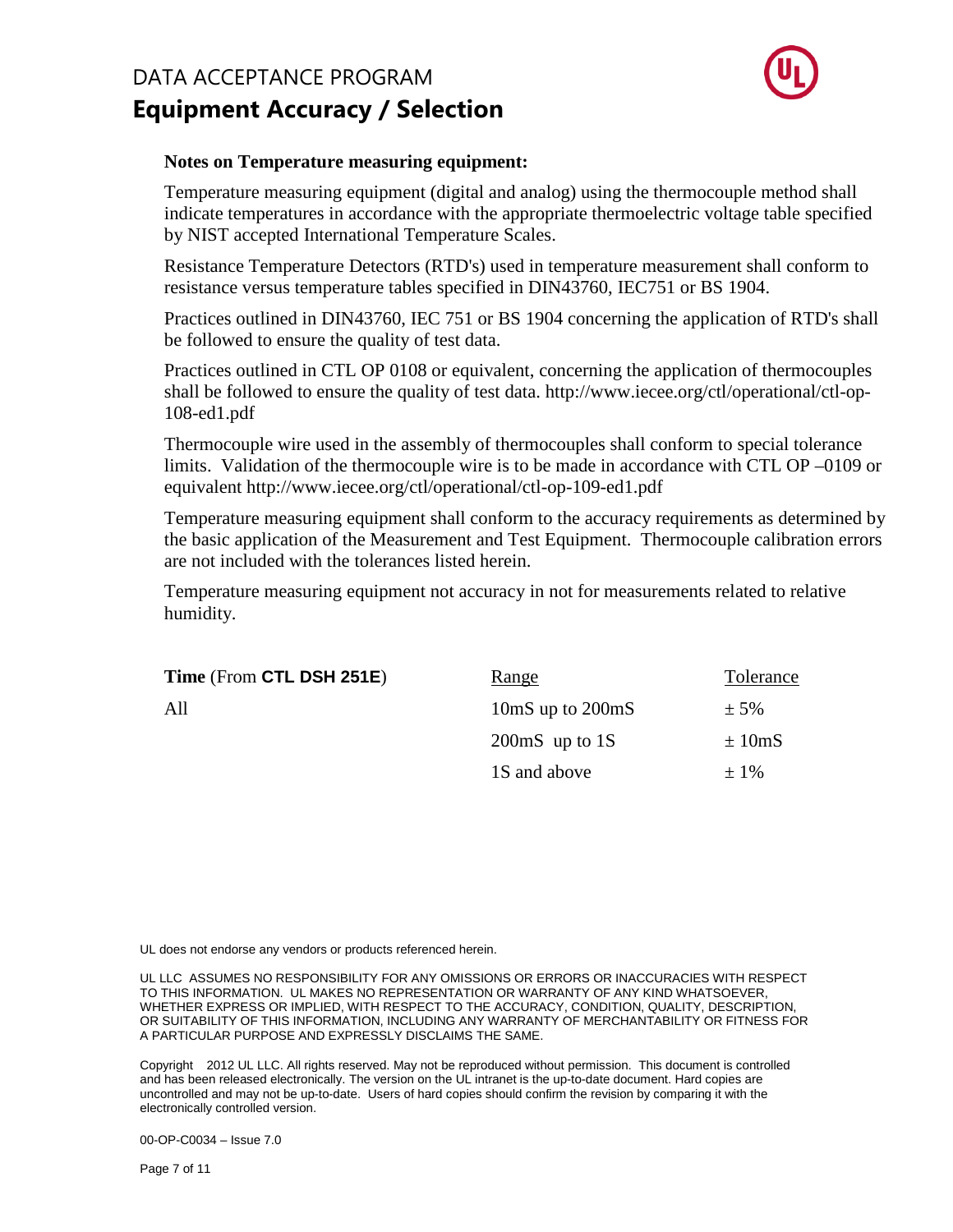

| <b>Linear Dimensions (From CTL DSH</b><br>251E)  | <u>Range</u>       | Tolerance        |
|--------------------------------------------------|--------------------|------------------|
| All                                              | Up to 1mm          | $\pm 0.05$ mm    |
|                                                  | $>1$ mm $-25$ mm   | $\pm$ 0.1mm      |
|                                                  | $>25$ mm and above | ± 0.5%           |
|                                                  |                    |                  |
| <b>Weight Measuring Equipment (See</b><br>Notes) |                    |                  |
| Mass (From CTL DSH 251E)                         | <u>Range</u>       | <b>Tolerance</b> |
| All                                              | $10g$ to $100g$    | $±1\%$           |
|                                                  |                    |                  |
|                                                  | $100g$ to $5Kg$    | $± 2\%$          |
|                                                  | 5Kg and above      | $± 5\%$          |
|                                                  |                    |                  |
| Force (From CTL DSH 251E)                        | <u>Range</u>       | Tolerance        |
| All                                              | All                | ± 6%             |

UL does not endorse any vendors or products referenced herein.

UL LLC ASSUMES NO RESPONSIBILITY FOR ANY OMISSIONS OR ERRORS OR INACCURACIES WITH RESPECT TO THIS INFORMATION. UL MAKES NO REPRESENTATION OR WARRANTY OF ANY KIND WHATSOEVER, WHETHER EXPRESS OR IMPLIED, WITH RESPECT TO THE ACCURACY, CONDITION, QUALITY, DESCRIPTION, OR SUITABILITY OF THIS INFORMATION, INCLUDING ANY WARRANTY OF MERCHANTABILITY OR FITNESS FOR A PARTICULAR PURPOSE AND EXPRESSLY DISCLAIMS THE SAME.

Copyright 2012 UL LLC. All rights reserved. May not be reproduced without permission. This document is controlled and has been released electronically. The version on the UL intranet is the up-to-date document. Hard copies are uncontrolled and may not be up-to-date. Users of hard copies should confirm the revision by comparing it with the electronically controlled version.

00-OP-C0034 – Issue 7.0

Page 8 of 11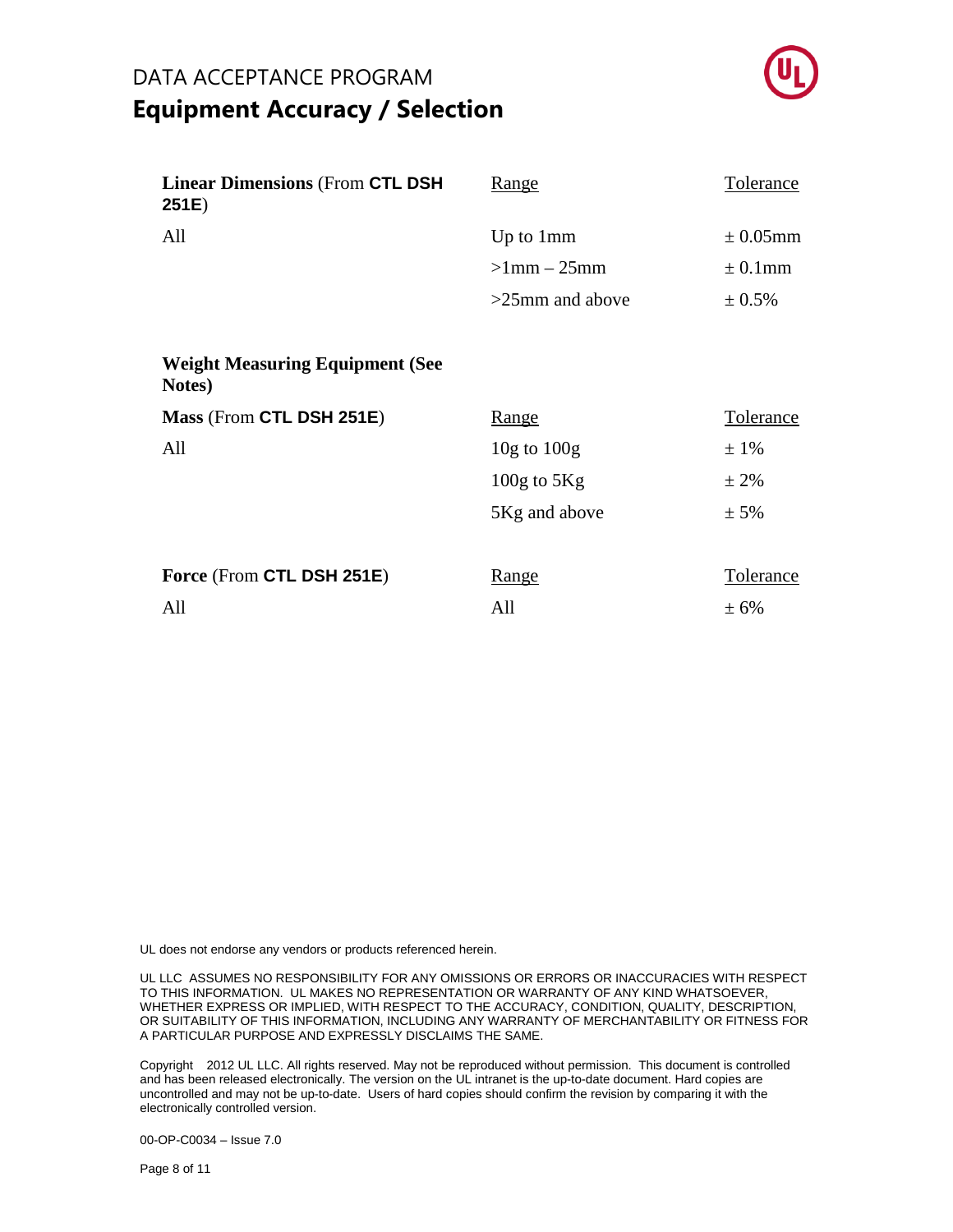

#### **Notes on Weight Measuring Equipment:**

- Stainless steel is the preferred material for the construction of test weights.
- **Test weights less than 0.01 lb (4.54 grams) shall be constructed of stainless steel,** tantalum, nickel-chromium alloy or other material sufficiently resistant to corrosion and oxidation such that the surface need not be protected or coated.
- **Test weights smaller than 10 lb (4.54kg), but greater than 0.01 lb (4.54 grams) shall be** constructed using materials and methods that will prevent calibration errors during the calibration cycle and subsequent recall of test data due to corrosion or chipping.
- Test weights larger than 10 lb (4.54kg) Corrosion-resistant materials are the preferred in the construction. Materials susceptible to corrosion or tarnishing shall have a protective surface coating. A light coat of flat aluminum paint is highly recommended. Epoxy paint, lacquer, enamel paint or plated surfaces are not recommended where chipping could cause calibration errors and subsequent recall of test data.
- Weights which use loose fill material (sand, lead shot, etc.) are to be sealed such that the fill material cannot be separated from the weight without breaking the calibration seal or causing visible damage to the weight.
- Test weights shall not be constructed of exposed lead or exposed lead products that may come into contact with personnel handling the weight. Paint is not to be considered a means of enclosure for lead products.
- Test weights and weighted probes shall be marked with an identification code that cannot be obscured through normal use.

**Exception**: Where marking or attachment of labels is impractical due to size or function, procedures are to be provided to assure adherence to calibration schedules and trace back requirements (determining impact of equipment found to be out of calibration).

- Where necessary, weights assembled for temporary use shall be verified with a calibrated scale or balance prior to use. The scale or balance shall be used in an appropriate manner to ensure the required accuracy of the weight assembly.
- Weighted test probes shall comply with the above tolerance and requirements when this information is not stated in the published standard.

#### **Mechanical Energy** (From **CTL DSH 251E**) Range Tolerance

UL does not endorse any vendors or products referenced herein.

UL LLC ASSUMES NO RESPONSIBILITY FOR ANY OMISSIONS OR ERRORS OR INACCURACIES WITH RESPECT TO THIS INFORMATION. UL MAKES NO REPRESENTATION OR WARRANTY OF ANY KIND WHATSOEVER, WHETHER EXPRESS OR IMPLIED, WITH RESPECT TO THE ACCURACY, CONDITION, QUALITY, DESCRIPTION, OR SUITABILITY OF THIS INFORMATION, INCLUDING ANY WARRANTY OF MERCHANTABILITY OR FITNESS FOR A PARTICULAR PURPOSE AND EXPRESSLY DISCLAIMS THE SAME.

Copyright<sup>©</sup> 2012 UL LLC. All rights reserved. May not be reproduced without permission. This document is controlled and has been released electronically. The version on the UL intranet is the up-to-date document. Hard copies are uncontrolled and may not be up-to-date. Users of hard copies should confirm the revision by comparing it with the electronically controlled version.

00-OP-C0034 – Issue 7.0

Page 9 of 11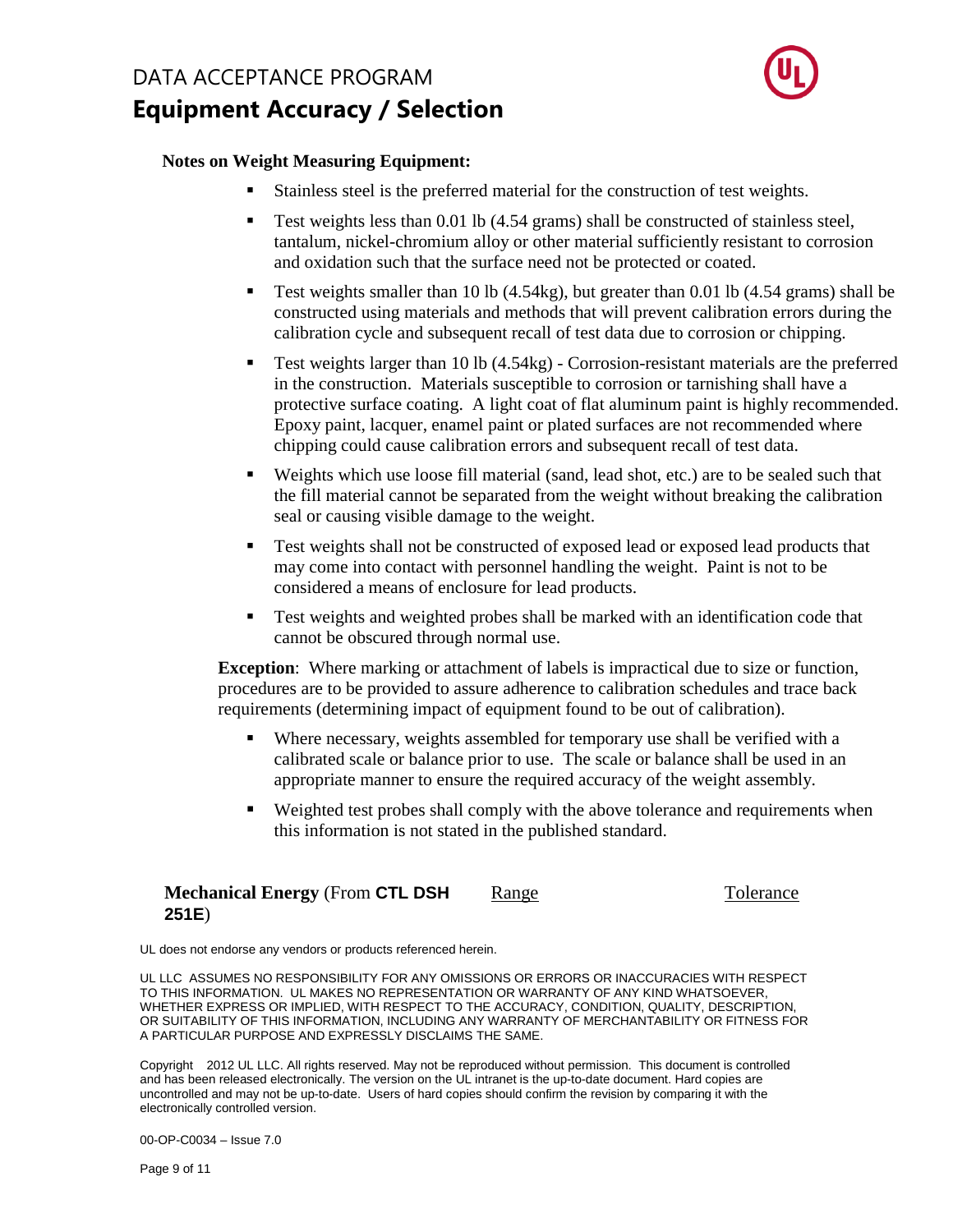

| All                                                          | All                    | ±10%              |
|--------------------------------------------------------------|------------------------|-------------------|
| Torque (From CTL DSH 251E)<br>All                            | Range<br>All           | Tolerance<br>±10% |
| Angles (From CTL DSH 251E)                                   | Range                  | <b>Tolerance</b>  |
| All                                                          | All                    | $\pm$ 1 degree    |
| <b>Relative Humidity (From CTL DSH</b><br>251E)              | Range                  | <b>Tolerance</b>  |
| All                                                          | 30% to 95%RH           | $\pm 6\% RH$      |
| <b>Barometric air pressure (From CTL DSH Range)</b><br>251E) |                        | Tolerance         |
| All                                                          | All                    | $\pm 0.01 MPa$    |
| Gas or Fluid pressure (From CTL DSH<br>251E)                 | Range                  | Tolerance         |
| All                                                          | For static measurement | $± 5\%$           |

UL does not endorse any vendors or products referenced herein.

UL LLC ASSUMES NO RESPONSIBILITY FOR ANY OMISSIONS OR ERRORS OR INACCURACIES WITH RESPECT TO THIS INFORMATION. UL MAKES NO REPRESENTATION OR WARRANTY OF ANY KIND WHATSOEVER, WHETHER EXPRESS OR IMPLIED, WITH RESPECT TO THE ACCURACY, CONDITION, QUALITY, DESCRIPTION, OR SUITABILITY OF THIS INFORMATION, INCLUDING ANY WARRANTY OF MERCHANTABILITY OR FITNESS FOR A PARTICULAR PURPOSE AND EXPRESSLY DISCLAIMS THE SAME.

Copyright 2012 UL LLC. All rights reserved. May not be reproduced without permission. This document is controlled and has been released electronically. The version on the UL intranet is the up-to-date document. Hard copies are uncontrolled and may not be up-to-date. Users of hard copies should confirm the revision by comparing it with the electronically controlled version.

00-OP-C0034 – Issue 7.0

Page 10 of 11